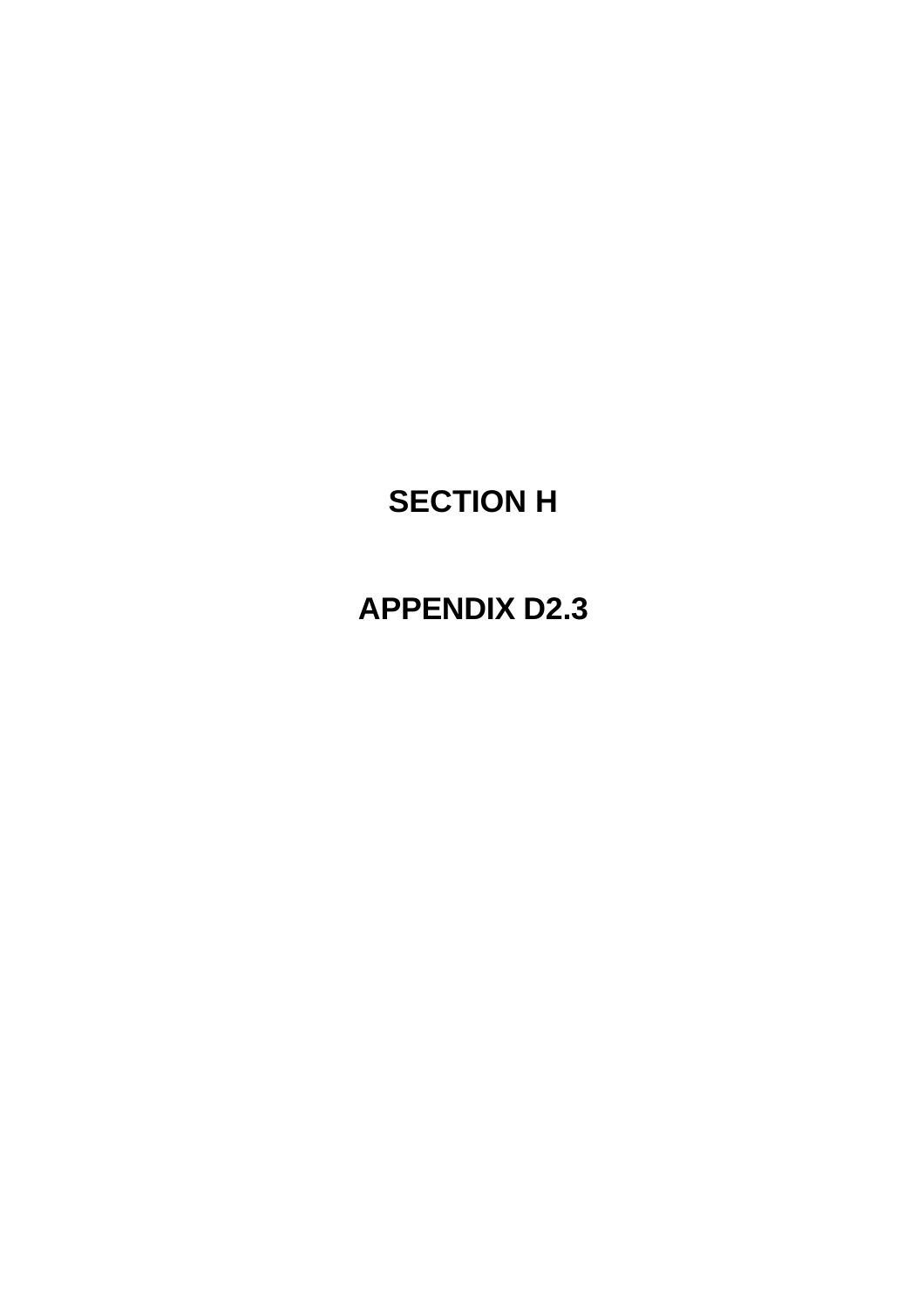### **Surface Water: River Vardar**

|                         | Table HD2.3a: Physical-chemical Characteristics of River Vardar Water in HPP "East" Location |     |         |         |         |         |        |                     |          |         |  |
|-------------------------|----------------------------------------------------------------------------------------------|-----|---------|---------|---------|---------|--------|---------------------|----------|---------|--|
| <b>Parameter</b>        |                                                                                              |     | 1995    | 1996    | 1997    | 1998    | 1999   | min                 | average  | max     |  |
|                         |                                                                                              | min | 8.0     | 7.9     | 7.8     | 7.2     | 7.2    | 7.2                 | 7.860    | 8.2     |  |
| pH value                |                                                                                              | ave | 8.1     | 8.1     | 8.0     | 7.9     | 8.1    | 7.7                 | 8.033    | 8.3     |  |
|                         |                                                                                              | max | 8.2     | 8.2     | 8.3     | 8.3     | 8.5    | 8.1                 | 8.240    | 8.5     |  |
| <b>Total alkalinity</b> |                                                                                              | min | 27.0    | 34.0    | 26.0    | 30.0    | 135.1  | 26.0                | 51.44    | 135.1   |  |
| expressed as            | mg/l                                                                                         | ave | 35.7    | 39.5    | 33.3    | 37.5    | 165.2  | 32.3                | 62.23    | 165.2   |  |
| (CaCO <sub>3</sub> )    |                                                                                              | max | 45.0    | 45.0    | 43.0    | 45.0    | 240.2  | 38.0                | 77.84    | 240.2   |  |
| Total suspended         |                                                                                              | min | 15.0    | 13.0    | 28.0    | 13.0    | 26.0   | 13.0                | 43.40    | 73.0    |  |
| materials               | mg/l                                                                                         | ave | 65.3    | 56.5    | 92.7    | 26.3    | 51.8   | 19.5                | 58.53    | 116.8   |  |
|                         |                                                                                              | max | 159.0   | 115.0   | 151.0   | 37.0    | 103.0  | 30.0                | 77.60    | 159.0   |  |
| Unvaporized             |                                                                                              | min | 185.00  | 146.00  | 163.00  | 185.00  | 135.12 | 135.12              | 165.440  | 198.00  |  |
| residuals from          | mg/l                                                                                         | ave | 212.33  | 211.83  | 201.00  | 219.67  | 165.16 | 155.43              | 201.999  | 235.83  |  |
| filtered water          |                                                                                              | max | 240.00  | 262.00  | 239.00  | 281.00  | 240.22 | 185.00              | 232.044  | 281.00  |  |
| <b>Dissolved</b>        |                                                                                              | min | 9.78    | 8.94    | 8.33    | 9.06    | 8.24   | 8.24                | 9.108    | 10.06   |  |
| Oxygen                  | mg/l                                                                                         | ave | 10.79   | 10.62   | 9.85    | 10.69   | 9.70   | 9.28                | 10.328   | 11.78   |  |
|                         |                                                                                              | max | 11.70   | 15.38   | 11.05   | 12.09   | 11.42  | 10.57               | 12.214   | 15.38   |  |
| Saturated               |                                                                                              | min | 96.35   | 90.71   | 84.65   | 94.02   | 82.81  | 82.81               | 91.062   | 100.73  |  |
| Oxygen                  | %                                                                                            | ave | 105.93  | 102.00  | 98.33   | 105.15  | 94.24  | 91.69               | 101.128  | 116.11  |  |
|                         |                                                                                              | max | 130.00  | 127.95  | 108.32  | 120.84  | 105.45 | 101.93              | 111.040  | 130.00  |  |
| Bio-chemical            |                                                                                              | min | 2.1200  | 1.7600  | 1.4000  | 1.2100  | 1.1000 | $\overline{1.1000}$ | 1.88200  | 2.5300  |  |
| oxygen demand           | mg/l                                                                                         | ave | 3.2150  | 2.1933  | 2.0217  | 1.8933  | 1.7000 | 1.3550              | 2.20467  | 3.4067  |  |
| in 5 days ( $BOD5$ )    |                                                                                              | max | 5.2300  | 2.7600  | 2.8300  | 3.0300  | 2.8000 | 1.8400              | 3.07800  | 5.2300  |  |
| Chemical oxygen         |                                                                                              | min | 4.7400  | 6.6400  | 5.6900  | 3.7900  | 0.8000 | 0.8000              | 6.68400  | 12.0000 |  |
| demand for              | mg/l                                                                                         | ave | 11.8550 | 10.6917 | 9.1133  | 10.6917 | 1.3883 | 1.3883              | 8.74800  | 16.3317 |  |
| $KMnO4$ (consum.)       |                                                                                              | max | 18.9700 | 14.2200 | 16.7500 | 22.7600 | 1.8000 | 1.8000              | 10.27400 | 22.7600 |  |

#### **Table HD2.3b: Heavy Metal Contents in River Vardar Water in HPP "East" Location**

| <b>Parameter</b> |           |     | 1995    | 1996    | 1997    | 1998    | 1999    | min    | average  | max     |
|------------------|-----------|-----|---------|---------|---------|---------|---------|--------|----------|---------|
| Total iron       |           | min | 0.0000  | 0.0187  | 0.0199  | 0.0109  | 0.0182  | 0.0000 | 0.02532  | 0.0698  |
| dissolved in     | mg/l      | ave | 0.8983  | 0.3069  | 0.4893  | 0.0385  | 0.3661  | 0.0206 | 0.41982  | 1.3980  |
| water (Fe)       |           | max | 3.0000  | 1.0000  | 2.0000  | 0.0698  | 1.5082  | 0.0471 | 0.61702  | 3.0000  |
| Total lead       |           | min | 5.9980  | 0.0000  | 0.0000  | 0.0000  | 0.0000  | 0.0000 | 4.21860  | 8.5490  |
| dissolved in     | $\mu$ g/l | ave | 9.0492  | 8.7375  | 9.5497  | 2.5383  | 1.3027  | 0.0000 | 6.23547  | 15.7503 |
| water (Pb)       |           | max | 11.4020 | 19.9290 | 28,0070 | 8.3070  | 7.1160  | 0.0000 | 12.75480 | 28,0070 |
| Total copper     |           | min | 0.0000  | 0.0000  | 0.0000  | 0.0000  | 0.0000  | 0.0000 | 1.29580  | 6.4790  |
| dissolved in     | $\mu$ g/l | ave | 1.7763  | 2.1287  | 4.4893  | 1.3533  | 1.8313  | 0.0000 | 2.31580  | 8.6303  |
| water (Cu)       |           | max | 6.4790  | 8.3790  | 10.6480 | 8.1200  | 9.9880  | 0.0000 | 3.62160  | 10.6480 |
| Total zink       |           | min | 2.1990  | 0.0000  | 8.5500  | 4.5320  | 10.3870 | 0.0000 | 9.69580  | 12.1550 |
| dissolved in     | $\mu$ g/l | ave | 6.5378  | 9.9018  | 19.5238 | 12.1705 | 18.3472 | 4.9135 | 13.29623 | 25.1290 |
| water (Zn)       |           | max | 9.9730  | 18.6940 | 39.8180 | 22.1620 | 43.5450 | 9.9730 | 21.05200 | 43.5450 |
| Total chromium   |           | min | 0.00    | 0.01    | 0.00    | 0.01    | 0.01    | 0.00   | 0.007    | 0.01    |
| dissolved in     | mg/l      | ave | 0.01    | 0.01    | 0.02    | 0.01    | 0.01    | 0.01   | 0.012    | 0.02    |

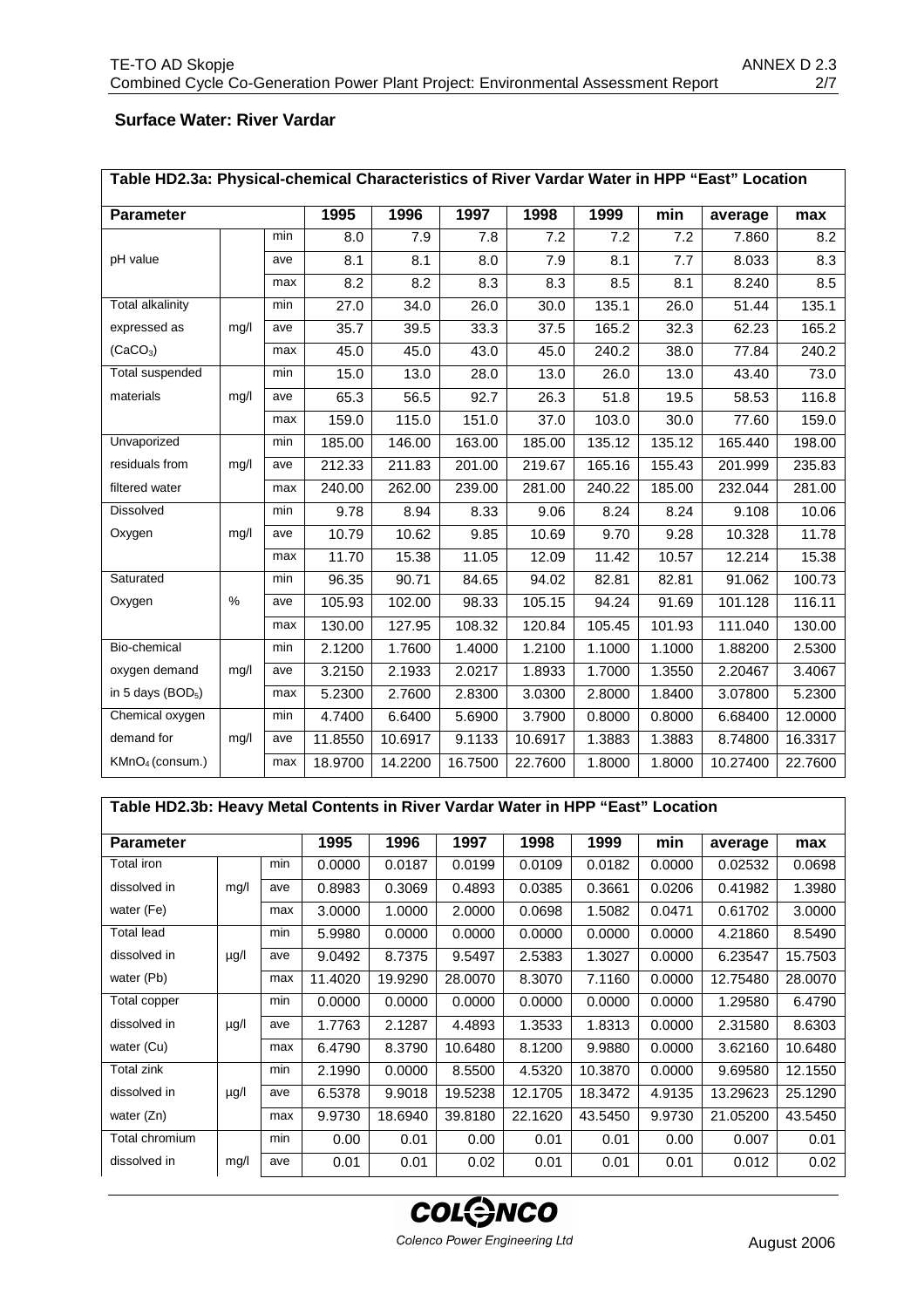| × |
|---|
|---|

#### **Table HD2.3b: Heavy Metal Contents in River Vardar Water in HPP "East" Location**

| <b>Parameter</b> |  |     | 1995 | 1996 | 1997 | 1998 | 1999 | min  | average | max  |
|------------------|--|-----|------|------|------|------|------|------|---------|------|
| water (Cr)       |  | max | 0.01 | 0.02 | 0.03 | 0.02 | 0.02 | 0.01 | 0.016   | 0.03 |

#### **Table HD2.3c: Chemical Characteristics of River Vardar Water in HPP "East" Location**

| <b>Parameter</b>        |      | 1995 | 1996    | 1997    | 1998    | 1999    | min     |        | max      |         |
|-------------------------|------|------|---------|---------|---------|---------|---------|--------|----------|---------|
|                         |      |      |         |         |         |         |         |        | average  |         |
| Ammonia - $NH3$         |      | min  | 0.0000  | 0.1276  | 0.1172  | 0.1441  | 0.0000  | 0.0000 | 0.16782  | 0.2792  |
| expressed as N          |      | ave  | 0.0323  | 0.1716  | 0.2468  | 0.3026  | 0.2967  | 0.0323 | 0.20999  | 0.4070  |
|                         |      | max  | 0.0970  | 0.2502  | 0.3947  | 0.4681  | 0.5000  | 0.0970 | 0.24404  | 0.5000  |
| <b>Nitrites</b>         |      | min  | 0.0060  | 0.0063  | 0.0090  | 0.0130  | 0.0130  | 0.0060 | 0.01176  | 0.0180  |
| expressed as N          | mg/l | ave  | 0.0089  | 0.0135  | 0.0330  | 0.0215  | 0.0265  | 0.0073 | 0.02067  | 0.0418  |
|                         |      | max  | 0.0126  | 0.0240  | 0.1200  | 0.0350  | 0.0500  | 0.0095 | 0.04600  | 0.1200  |
| <b>Nitrates</b>         |      | min  | 0.2500  | 0.2500  | 0.2500  | 0.0000  | 0.7000  | 0.0000 | 0.52000  | 0.9000  |
| expressed as N          | mg/l | ave  | 0.7250  | 1.2517  | 0.5167  | 0.5083  | 1.0833  | 0.2417 | 0.81700  | 1.5500  |
|                         |      | max  | 1.3000  | 3.2000  | 0.7000  | 1.6000  | 1.8000  | 0.7000 | 1.24000  | 3.2000  |
| Chlorides               |      | min  | 10.0000 | 7.0000  | 5.0000  | 8.0000  | 0.0000  | 0.0000 | 7.20000  | 12.0000 |
| dissolved               | mg/l | ave  | 13.8333 | 11.1667 | 9.3333  | 11.6667 | 1.1667  | 1.1667 | 9.43333  | 15.0000 |
| in water                |      | max  | 16.0000 | 15.0000 | 12.0000 | 17.0000 | 7.0000  | 7.0000 | 12.00000 | 17.0000 |
| Sulphates               |      | min  | 10.2600 | 8.3400  | 8.9800  | 12.1800 | 0.0000  | 0.0000 | 9.36000  | 16.0000 |
| dissolved               | mg/l | ave  | 13.0333 | 13.1400 | 10.3667 | 16.3400 | 0.8567  | 0.8567 | 10.74733 | 17.6167 |
| in water                |      | max  | 17.9400 | 16.6600 | 13.4600 | 20.5000 | 5.1400  | 5.1400 | 12.43200 | 20.5000 |
| Anions of diss.         |      | min  | 0.0000  | 0.0000  | 0.0010  | 0.0000  | 0.0203  | 0.0000 | 0.01866  | 0.0490  |
| detergents              | mg/l | ave  | 0.0648  | 0.0323  | 0.0456  | 0.0273  | 0.0376  | 0.0069 | 0.04153  | 0.0904  |
| In water                |      | max  | 0.1050  | 0.0820  | 0.1984  | 0.0610  | 0.0524  | 0.0210 | 0.07910  | 0.1984  |
| O-Phosphates            |      | min  | 0.0000  | 0.0048  | 0.0000  | 0.0000  | 0.0000  | 0.0000 | 0.01592  | 0.0482  |
| dissolved               | mg/l | ave  | 0.0000  | 0.0928  | 0.0637  | 0.0404  | 0.0000  | 0.0000 | 0.03938  | 0.1074  |
| in water                |      | max  | 0.0000  | 0.2580  | 0.1717  | 0.0628  | 0.0000  | 0.0000 | 0.09850  | 0.2580  |
| <b>Total Phosphorus</b> |      | min  | 0.0000  | 0.0000  | 0.0000  | 0.0000  | 3.9500  | 0.0000 | 0.79000  | 3.9500  |
| dissolved               | mg/l | ave  | 0.0000  | 0.0000  | 0.0000  | 0.0000  | 37.8467 | 0.0000 | 7.56933  | 37.8467 |
| In water $(P)$          |      | max  | 0.0000  | 0.0000  | 0.0000  | 0.0000  | 90.6000 | 0.0000 | 18.12000 | 90.6000 |

#### **Table HD2.3d: Biological Characteristics of River Vardar Water in HPP "East" Location**

| <b>Parameter</b>  |      | 1995 | 1996    | 1997      | 1998    | 1999    | min     | average | max                      |         |
|-------------------|------|------|---------|-----------|---------|---------|---------|---------|--------------------------|---------|
| Coliform          |      | min  | NF      | <b>NF</b> | NF      | NF      | NF      | NF      |                          | NF      |
| germs             | No/I | ave  |         |           |         |         |         |         |                          |         |
|                   |      | max  | >250000 | >240000   | >240000 | >240000 | >240000 | >240000 | $\overline{\phantom{0}}$ | >250000 |
| Live germs        |      | min  | 10.000  | 40.000    | 30,000  | 64.000  | 35,000  | 10.000  | 46.600                   | 110.000 |
| at $37^{\circ}$ C | No/I | ave  | 91.167  | 100,500   | 121.500 | 215.667 | 167,500 | 37,333  | 139,267                  | 351.667 |
|                   |      | max  | 280,000 | 245,000   | 450,000 | 550,000 | 450,000 | 64,000  | 230,000                  | 550,000 |
| Live germs        |      | min  | 25,000  | 25,000    | 20,000  | 40,000  | 20,000  | 20,000  | 55,600                   | 80,000  |
| at $22^{\circ}$ C | No/I | ave  | 101.167 | 98,167    | 155.833 | 160.000 | 140.000 | 36,833  | 131,033                  | 286,667 |
|                   |      | max  | 200.000 | 200.000   | 370,000 | 370.000 | 350,000 | 70,000  | 218,000                  | 370,000 |

NF: Not Found

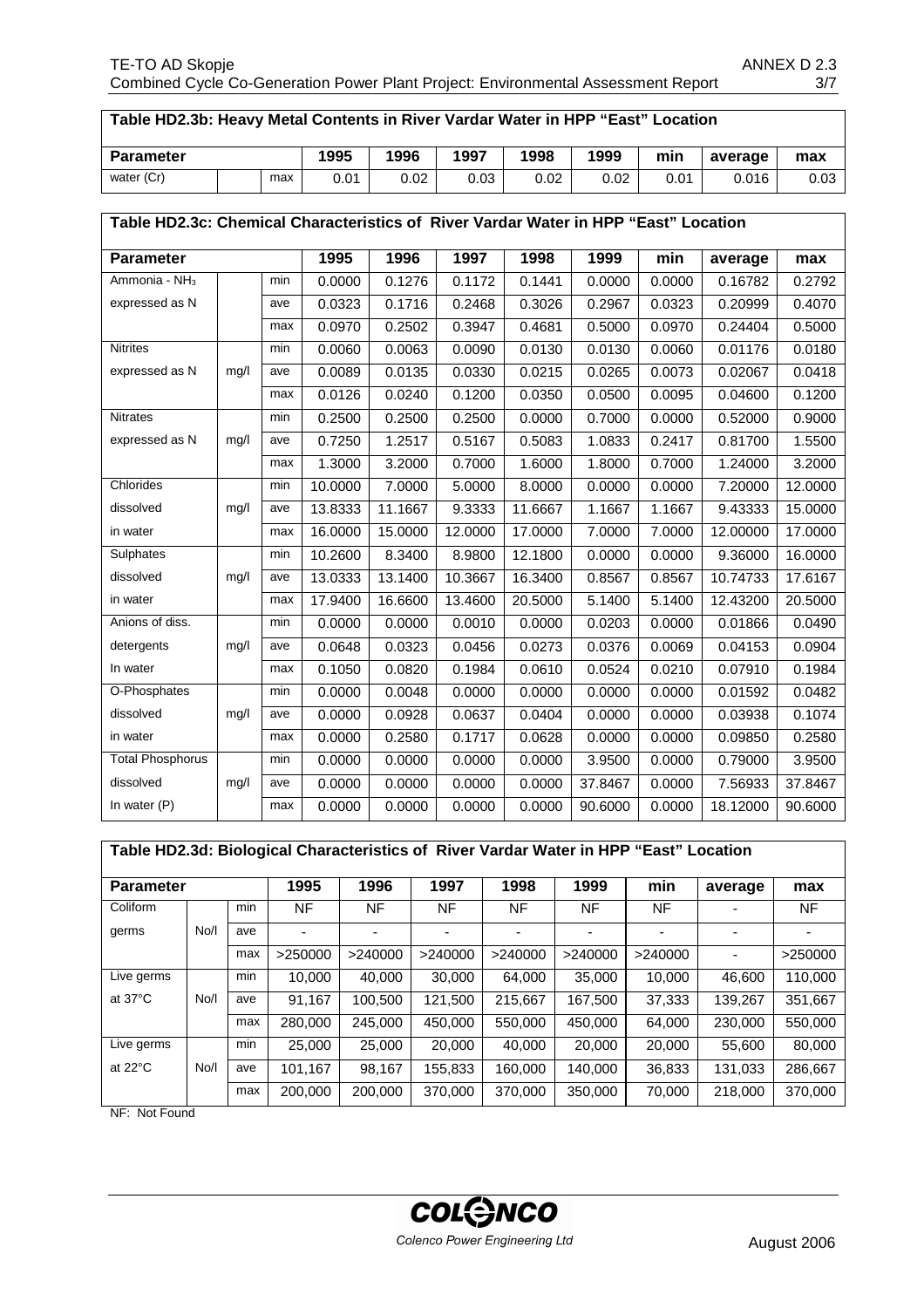

#### **Figure HD2.3a: Characteristic annual Water Temperatures of the River Vardar**

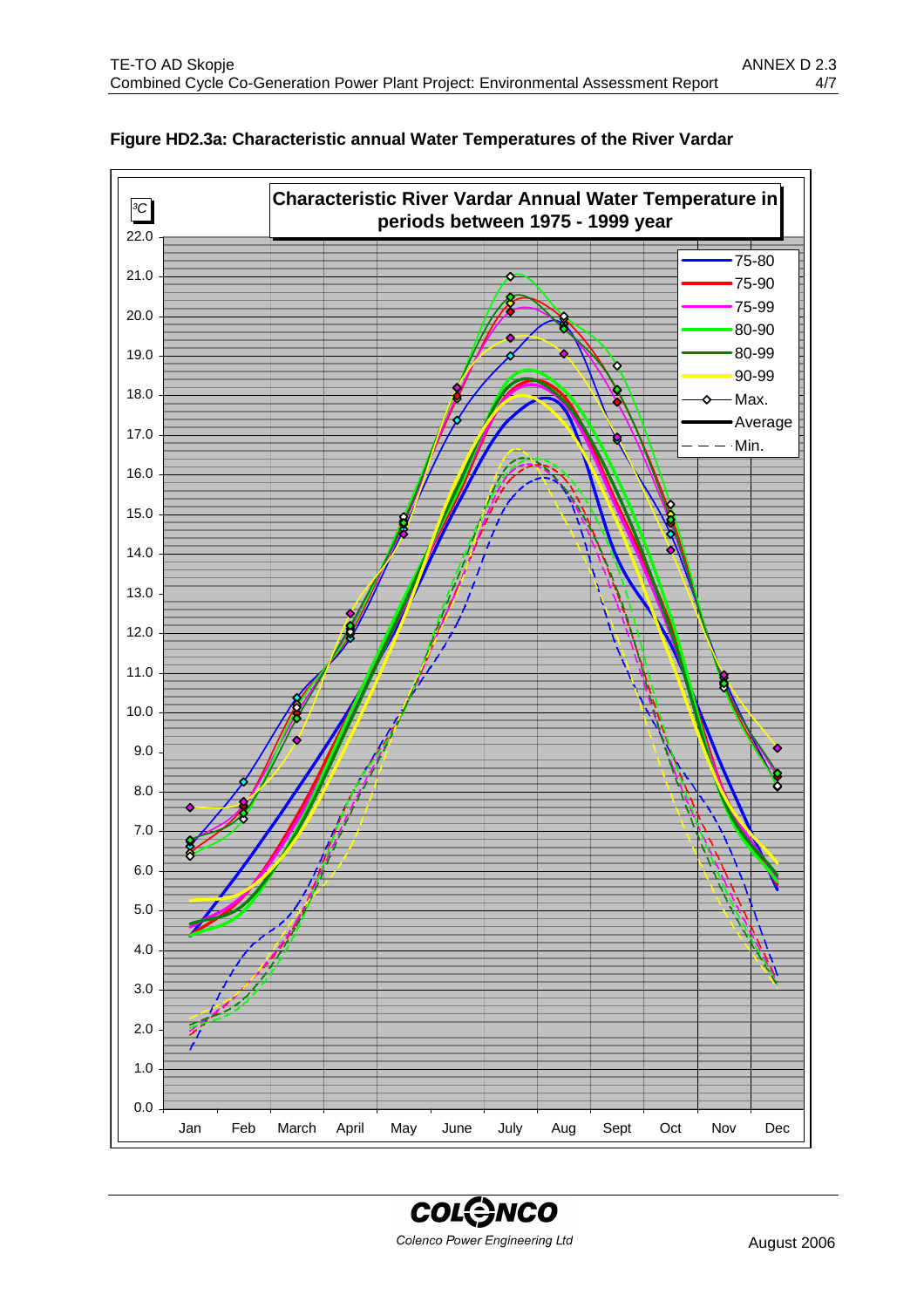

#### **Figure HD2.3b: Yearly Characteristic Sediment Flow in the River Vardar**





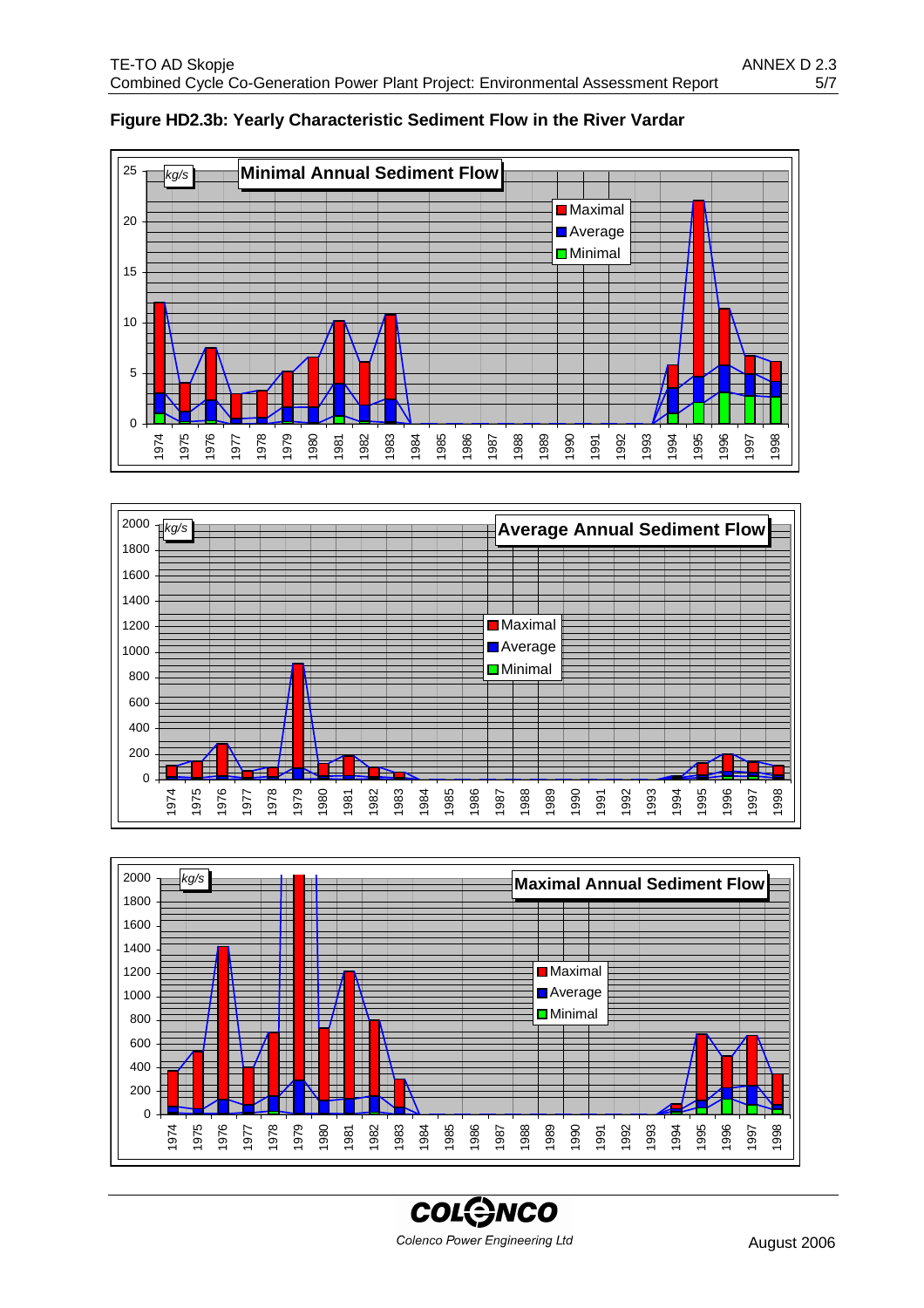

#### **Figure HD2.3c: Characteristic Monthly Oscillation of suspended Bank of the River Vardar on CCPP site**